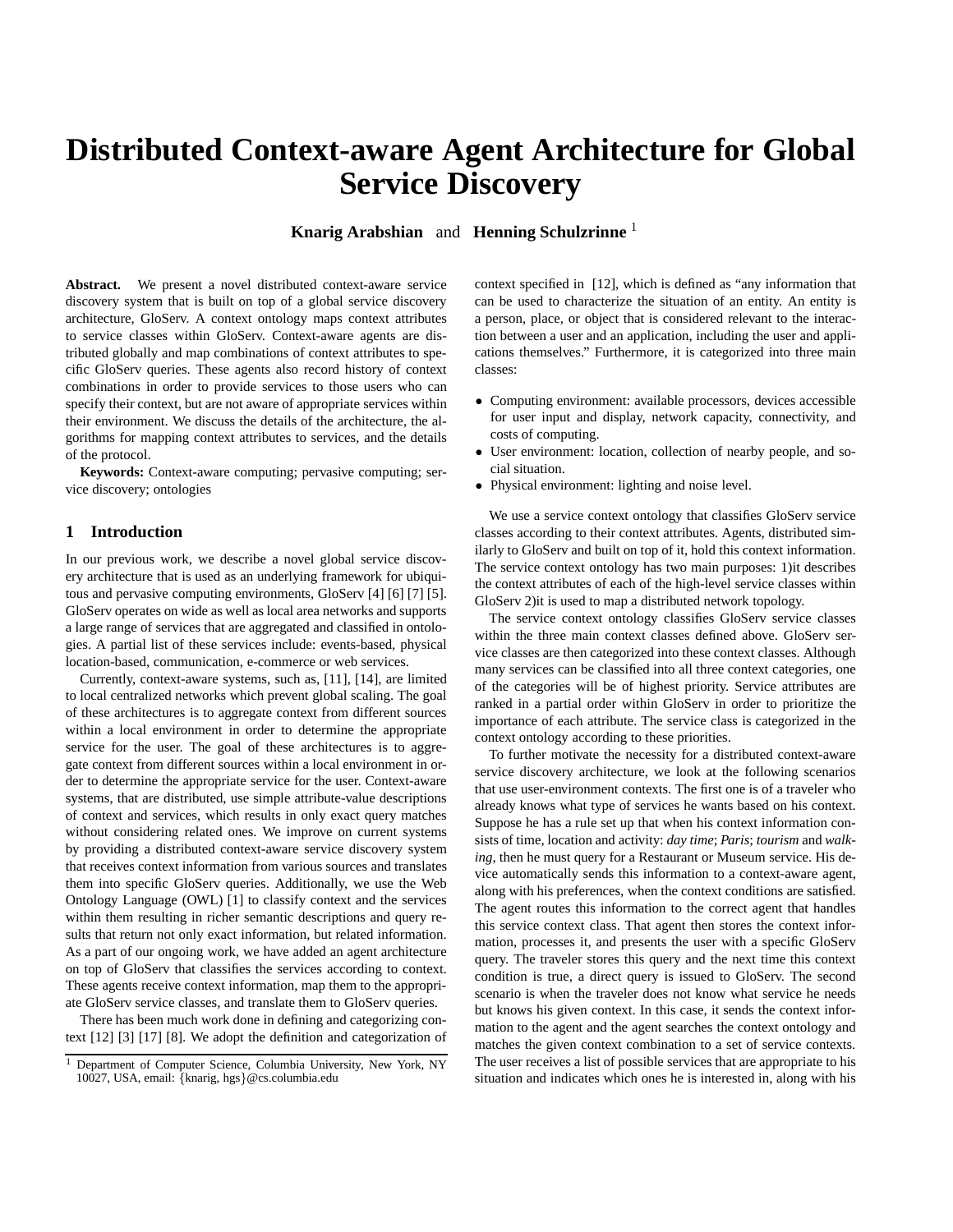preferences, and the agent again provides him with specific GloServ queries.

Since we expect that these users have thin clients, they have limited processing capability. Thus, holding large context ontologies on their systems is not wise. Instead, a generic context ontology is distributed across context-aware agents that keep track of context history and find appropriate services for users. This asserts that distributing context is necessary.

Below we describe the architecture and algorithms that allow these types of service requests to be issued. Section 2 gives background information on GloServ. The distributed context-aware agent architecture and the mechanisms for context attribute matching to services is described in Sections 3 and 4. Section 5 describes related work in the area and we conclude in Section 6.

# **2 Overview of GloServ**

GloServ classifies services in an OWL DL ontology. This classification defines service classes and their relationships with other services and properties. Scaling is achieved by mapping the ontology onto a hierarchical peer-to-peer network of services. This network exploits the knowledge obtained by the service classification ontology as well as the content of specific service registrations. The hierarchical network is formed by connecting the nodes between the high-level, disjoint services within the service classification. The peer-to-peer network is formed between equivalent or related services via a Content Addressable Network (CAN) [16].

GloServ servers (GloServers) have three types of information: a service classification ontology, a thesaurus ontology and if part of a peer-to-peer network, a CAN lookup table. The high-level service classification ontology is not prone to frequent changes and thus can be distributed and cached across the GloServ hierarchical network. Each high-level service will have a set of properties that are inherited by all of its children. As the subclasses are constructed, the properties become specific to the particular service type. The thesaurus ontology maps synonymous terms of each service to the actual service term within the system. We employ methods described in [2] for creating the thesaurus ontologies using OWL. Figure 1 gives an overview of how servers are found in GloServ.



Figure 1. Finding servers in GloServ

Services are represented as instances of the service classes and usually reside in the more specific, lower levels of the ontology. At the lower levels, maintaining a purely hierarchical ontology structure becomes difficult as there are many overlaps between classes. Thus in order to efficiently distribute service instances according to similar content, servers that hold information on similar classes are distributed in a peer-to-peer network. We employ a Content Addressable Network peer-to-peer architecture to distribute classes with similar content. The CAN architecture is generated as a network of  $n$ level overlays, where  $n$  is the number of subclasses nested within the main class. An example of an ontology classification using the *Restaurant* class and the CAN overlay network generated is seen in Figure 2. The first CAN overlay is a  $d$ -dimensional network which has the first level of subclasses of the *Restaurant* class. The number of dimensions is determined by the number of nodes contained within the CAN.



**Figure 2.** CAN overlay network

Due to using ontologies and mapping these to a hierarchical peerto-peer network, services are described with richer semantics and distributed efficiently. This results in automated and intelligent registration and querying of services in a global environment.

#### **3 Context-aware Agent Architecture**

#### **3.1 Context Ontology**

The context-aware agent architecture is based on an OWL context ontology classification. The context ontology represents service context and is formed with the three categorizations defined above: *computing environment, user environment, physical environment*. Furthermore, context attributes are defined for each of these classes. For example, the *user environment* class has a subset of attributes such as location, activity, time. The attributes are OWL object data type properties, which have as their range a set of OWL classes. The location attribute maps to the *Location* class which classifies global regions into country-state/county-city, zip code, or longitudelatitude coordinates. The *ComputingEnvironmentContext* class may also have these context attributes, but it will have a higher rank for attributes networkCapacity and connectivity. The *Telecommunication* service class within the GloServ service classification ontology,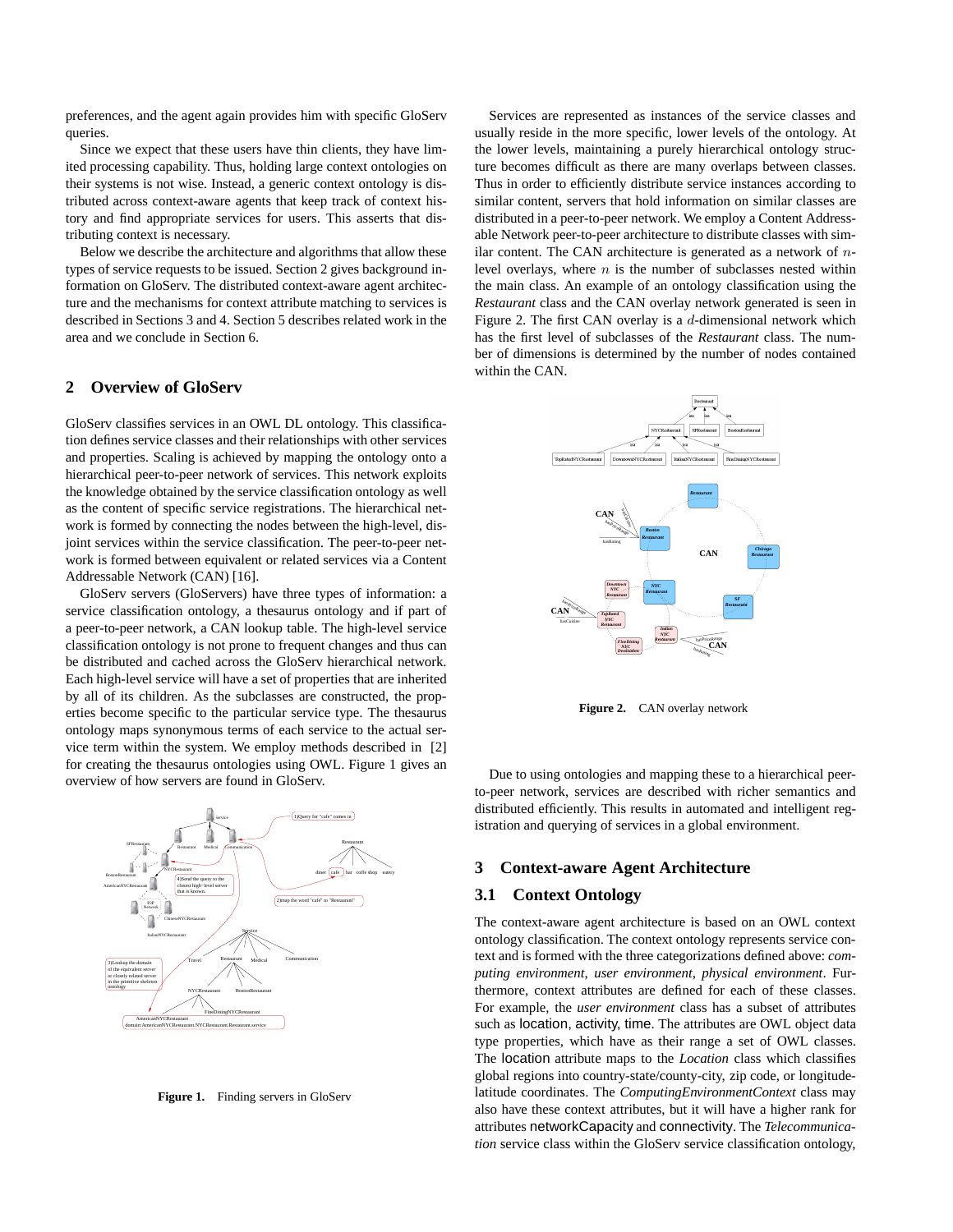ranks its properties in a full or partial order. It has networkCapacity, connectivity and may also have location properties, among others. The properties are ranked during the construction of the ontology. A telecommunication service relies heavily on the network capacity and thus this property is ranked highest. It is then matched to all the properties within the service context ontology and grouped within the class that has this property as the highest rank. Since the highest ranking properties for the *ComputingEnvironmentContext* are networkCapacity and connectivity, the telecommunication service context is classified under this context class.

The three context environment classes are disjoint from each other because they each have different priority orders assigned to each of the context attributes. Even if they share a certain attribute, they will not share the priority level of that attribute. This way, when a combination of contexts is classified, the priorities are taken into consideration and this causes it to be classified under one of the three context classes.



**Figure 3.** Context Ontology of GloServ Services

#### **3.2 Agent Architecture**

The context-aware agent architecture sits on top of the GloServ architecture. It consists of context-aware user agents co-located with GloServers. Since each agent handles a specific service class, it is aware of the GloServer hosts that handle those services. In case a GloServer goes down the agents find the new one by querying for the service class once again. Figure 4 gives an overview of the contextaware agent architecture.

GloServ initially classifies high-level services in a hierarchical primitive ontology where subclasses of a given class are disjoint from each other. Two classes are disjoint when the intersection of their instances is the empty set. These service classes establish the main service classification. As the ontology is formed further down in the hierarchy, classes become more specific and are not strictly disjoint from their siblings. However, for the case of classifying services within a context ontology, working with the high-level services is sufficient. The main purpose of this ontology is to map various context attributes to service classes. GloServ already has a robust hierarchical peer-to-peer network architecture which handles service classification of both high-level services as well as similar services. Thus, it performs querying for a service by returning both exact and related matches. Matching is done by creating a temporary query subclass that contains the query restriction and classifying it. Classes that are equivalent or subclasses of the query subclass have exact matches. Classes that are siblings and share property values are related matches. [5] gives more detail on the query matching algorithm. Since GloServ already handles intelligent querying of related services, it is not necessary to replicate this within the context-aware agent architecture. Therefore, the context-aware agent architecture is a purely hierarchical structure and is created for the purpose of mapping context attributes to high-level service classes within GloServ.



**Figure 4.** Context-Aware Agent Architecture on top of GloServ

Each agent holds context ontologies of its parent and children in order to navigate the requests to the appropriate agent. It also contains two types of thesaurus ontologies: one mapping synonymous service names to the actual service classes within the context ontology; the other mapping synonymous attributes to actual attributes within the context ontology. So the words "cafe" and "diner" map to the *RestaurantContext* service class; the words "place" and "street" map to the location attribute.

Bootstrapping agents into the context-aware agent architecture is also done similarly to GloServ as seen in Figure 1, except it uses the context ontology for determining the host. Each agent represents a context service class and its hostname is determined by looking at the primitive skeleton ontology. Hostnames will follow the hierarchical format. For instance, as seen in the context ontology in Figure 3 the *Restaurant* class's http URL will be RestaurantContext.UserEnvironmentContext.Context. As an agent is assigned to a hierarchical network, it updates the ontology to include its host information. Users access a well-known URI which maps to a certain number of random high-level context-aware user agents. If the user knows the service classes it is looking for, the agent matches the service class names, using a thesaurus ontology, to the actual class names within the context ontology. The initial agent contacted will forward the user's request to the agent that handles the service context class the user is looking for. Thus, if initially the *TelecommunicationContext* class is contacted, and the user is searching for a "cafe", the agent maps the word "cafe" to the *RestaurantContext* class and checks to see if it knows the hostname of the agent handling that class. If it does not know this, it finds the nearest ancestor to the *RestaurantContext* class that it does know the hostname of and forwards the user's request to that agent. This continues until the correct agent is contacted.

## **4 Mapping Context Attributes to Specific GloServ Queries**

We describe different protocols on how various users can connect to the context-aware agents and search for services. There are two different context-aware query cases, as we mentioned in Section 1. In the first case, the user has a set of rules which translate to a set of services. When the rule conditions are met, it sends this rule to the context-aware agent and after a few more message exchanges, receives a specific GloServ query. The second case assumes that the user has context information but does not know what type of ser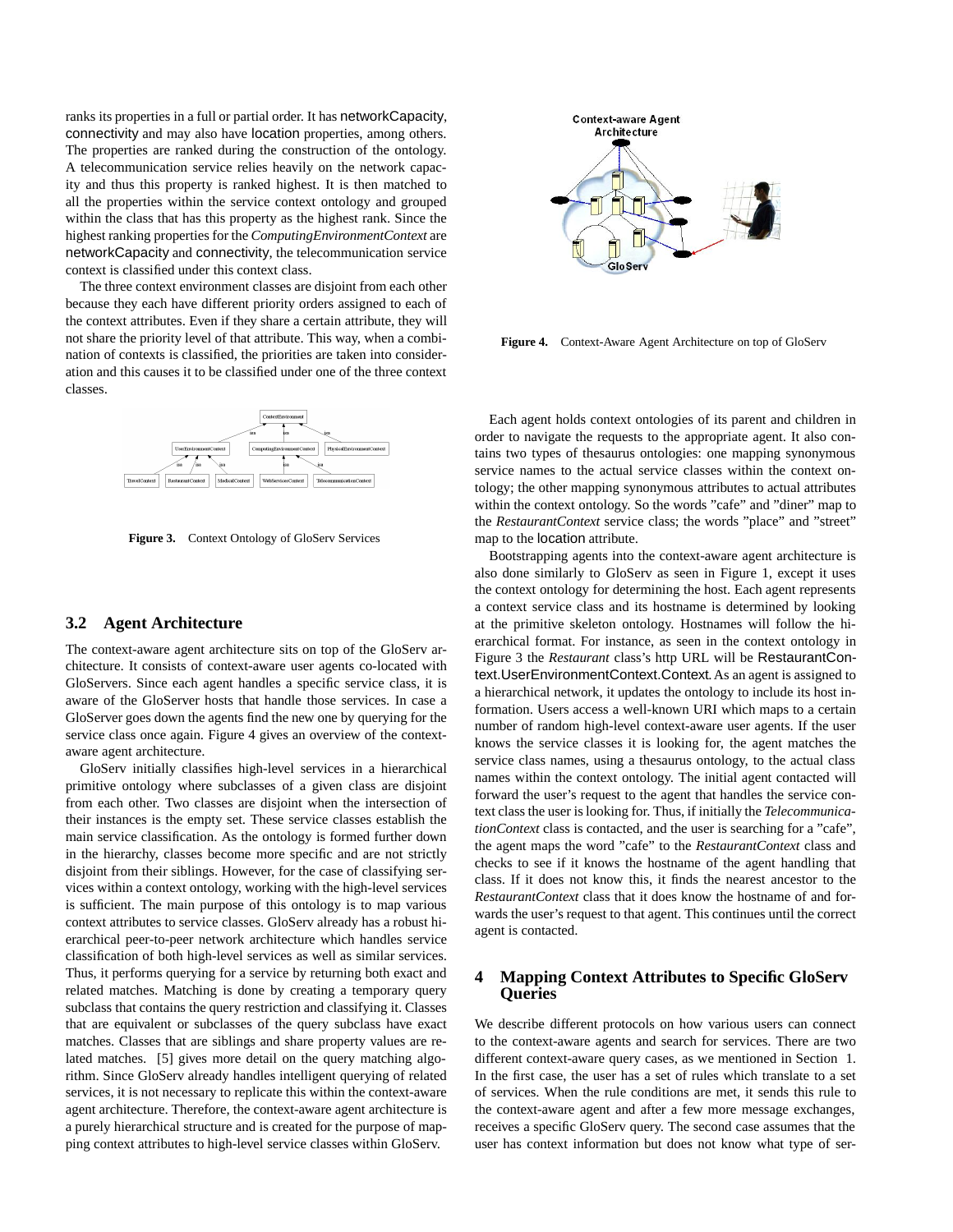vice it needs. The context-aware agents must reason what the best service for this user is by matching the user's context attributes to the service context attributes within the context ontology. Below we discuss these two cases.

## **4.1 Creating GloServ Queries With Known Services**

In the first case, the user is aware of the services it needs and wants to set up a set of rules to initiate the service requests. In order to do this, a user contacts a context-aware agent and downloads the context attributes of the service class it wants to set rules for.

To illustrate this with a concrete example, we continue with the tourism example. If the tourist already knows that it wants to be notified of Restaurant,Museum or Boutique services while on vacation, it first contacts a context-aware agent and submits these service classes to it in the following message:

**SERVICE** Restaurant Museum Boutique

The first agent contacted finds the appropriate agents that handle these service contexts with the methods mentioned in section 3.2. The agents handling the services restaurant, museum and boutique, collect the context information from the user. They also query GloServ for the actual service attributes. Thus if the user submits the service *Restaurant*, the agent handling the restaurant service will find the following attributes:

**Context Attributes**: location, time, activity

**Service Attributes**: hasCuisine, hasLocation, hasRating

The agents then present the user with a form that allows him to fill out the appropriate values of each set of attributes.

The agent receives this information, creates a restricted subclass with the specified context attributes and classifies this within its ontology. This allows the agent to keep track of context history of a particular service class since its restricted subclasses represent context combinations that future users can benefit from. The agent then creates a GloServ query with the restrictions specified by the user, instantiates it within the restricted subclass created, and returns the query to the user. The restricted subclass is formed in OWL as follows:

```
<owl:Class rdf:ID="contextClass1"><br><rdfs:subClassOf rdf:resource="#RestaurantContext"/><br><owl:equivalentClass><br><owl:Class>
     <owl:intersectionOf rdf:parseType="Collection">
       <owl:Restriction>
                                       rdf: resource="#activity"/>
         <owl:someValuesFrom>
<owl:Class>
             <owl:intersectionOf rdf:parseType="Collection">
<owl:Class rdf:about="#Vacation"/>
<owl:Class rdf:about="#Walking"/>
</owl:intersectionOf>
           </owl:Class>
       </owl:someValuesFrom>
</owl:Restriction>
       <owl:Restriction>
       <owl:onProperty rdf:resource="#location"/><br><owl:someValuesFrom rdf:resource="#NewYorkCity"/><br></owl:Restriction>
       <owl:Restriction>
       <owl:onProperty rdf:resource="#time"/><br><owl:someValuesFrom rdf:resource="#OneAM"/><br></owl:Restriction>
</owl:intersectionOf>
</owl:Class>
</owl:equivalentClass>
</owl:Class>
```
The user then modifies his rule so that when his context conditions are met, a query is sent directly to GloServ. We represent the rule in a generic form which represents a case-based reasoning:

location(?x, ?y) ∧ time(?x, day) ∧ activity(?x, walking) ∧ activity(?x, tourism)

⇒ Query(Restaurant, "(hasCuisine some Italian) ∧  $(hasLocation some ?y)$ ")

location(?x, ?y) ∧ time(?x, day) ∧ activity(?x, walking) ∧ activity(?x, tourism)

⇒ Query(Museum, "(hasStyle some Art) ∧ (hasLocation some ?y)")

location(?x, ?y) ∧ time(?x, day) ∧ activity(?x, walking) ∧ activity(?x, tourism)

⇒ Query(Boutique, "(hasItems some Clothing) ∧  $(hasLocation some ?y)$ ")

Figure 5 illustrates the exchange of messages between the user and the agent.



**Figure 5.** One scenario of context-aware service discovery

## **4.2 Creating GloServ Queries With Unknown Services**

As the agents instantiate restricted context classes, it collects past user experiences for future users who do not know what services to search for but know their context information. In the case of the tourist, he may not know what type of services are available to him, but he is aware of certain context conditions and wants to know the service classes pertaining to him.

The user sends the agent a message similar to the one above, except instead of putting in service classes, it specifies a list of context conditions such as: city=Paris, weather=warm, time=noon, and ranks these attributes by ordering them. The agent uses the attribute thesaurus ontology to match these context attributes to the actual ones in the system. The agent then creates a restricted subclass and since the first level in the ontology is restricted by the rank of each attribute, the restricted class gets classified under one of the three subclasses of the *Context* class. The agent then sends the user's information to these agents and the message continues propagating to the agents below until there is a hit. A hit occurs within an agent when the restricted class is classified as either an equivalent class or superclass of one or more of the classes within the agent's ontology; this signifies that there is a context combination that is a subclass or